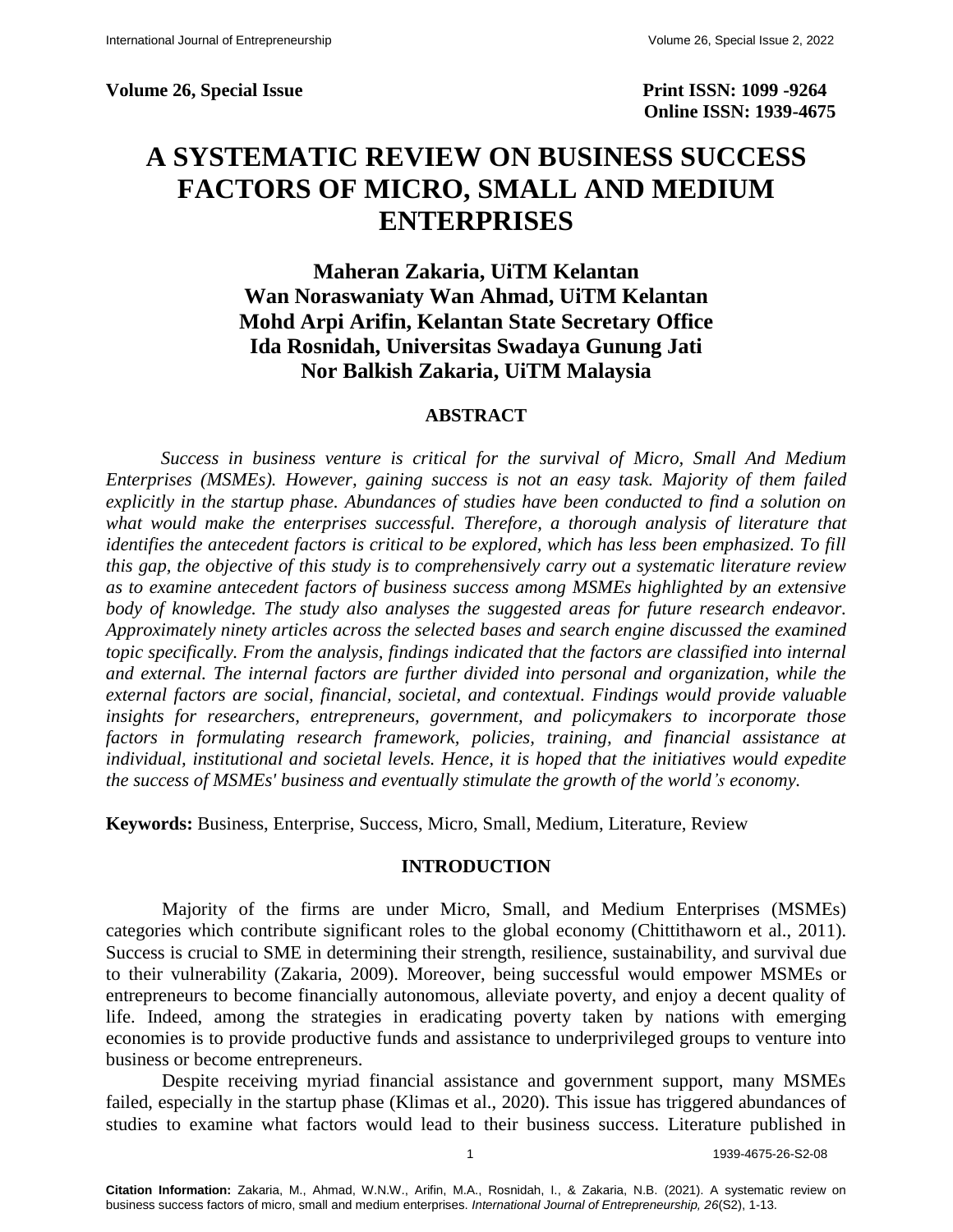leading academic journals develops a comprehensive body of knowledge and overview concerning the business success factors. Although a multitude of factors have been highlighted, there are no consensus and thus, so far inconclusive.

Interestingly, prior studies had been conducted in many approaches and different theoretical foundations which offered directions for future research. Several studies showed a partial overview of business factors. Other studies explored themes, while some provided empirical evidence of what factors constituted business success. Although a literature review is compelling and essential to be carried out, it has less likely been emphasized. The collection of literature can facilitate understanding and create a longitudinal overview of the area of interest that can guide researchers in the future.

To bridge this gap, the objective of this study is to systematically review the literature on antecedent factors of MSMEs business success. The study will synthesize through research recommendations. This study will also contribute profound insights into examining business success factors which lead to future research avenues.

Accordingly, two questions guide the review:

- RQ1: What are the antecedent factors of entrepreneurial business success?
- RQ2: What are the directions for future research?

The article continues with a brief explanation of the background and definitions of the phenomenon of interest, namely business success. It is followed by a description of the methodology. The following section presents the key findings by stream and contextual perspectives. It is then trailed with the discussion and synthesis of the literature by positioning the streams according to their potential research recommendations. Managerial and theoretical implications are also discussed. Finally, the paper concludes the review based on the research questions and fruitful suggestions for future research.

## **LITERATURE REVIEW**

Literature is unequivocal when it defines business success. Indeed, every business is established to gain profit and success. Entrepreneurial business success is defined as attaining the complex relationship between strategy, processes, and business performance, and these elements align and work together for the betterment of stakeholders (Dahari et al., 2019). Prior literature indicated that various factors influence business success. Nevertheless, there is no consensus and thus, inconclusive as to which factors are significant for business success (Yeoh & Popovic, 2016).

This study aims to identify the findings indicated by prior literature on the factors that contribute significant impacts to business success via multiple approaches and perspectives. The compilation of the research findings will provide valuable insights to other researchers in the future. Furthermore, the findings can assist reviewers and editors of journals when examining the degree to which a submitted article has been undertaken with a thorough systematic review of the available research.

# **METHODOLOGY**

A Systematic Literature Review (SLR) attempts to identify, select and critically appraise prior studies to answer specific research questions (Dewey & Drahota, 2016). It comprises series of processes that guide the researchers in formulating the objectives and planning how articles are retrieved and conveyed (Machado, 2017).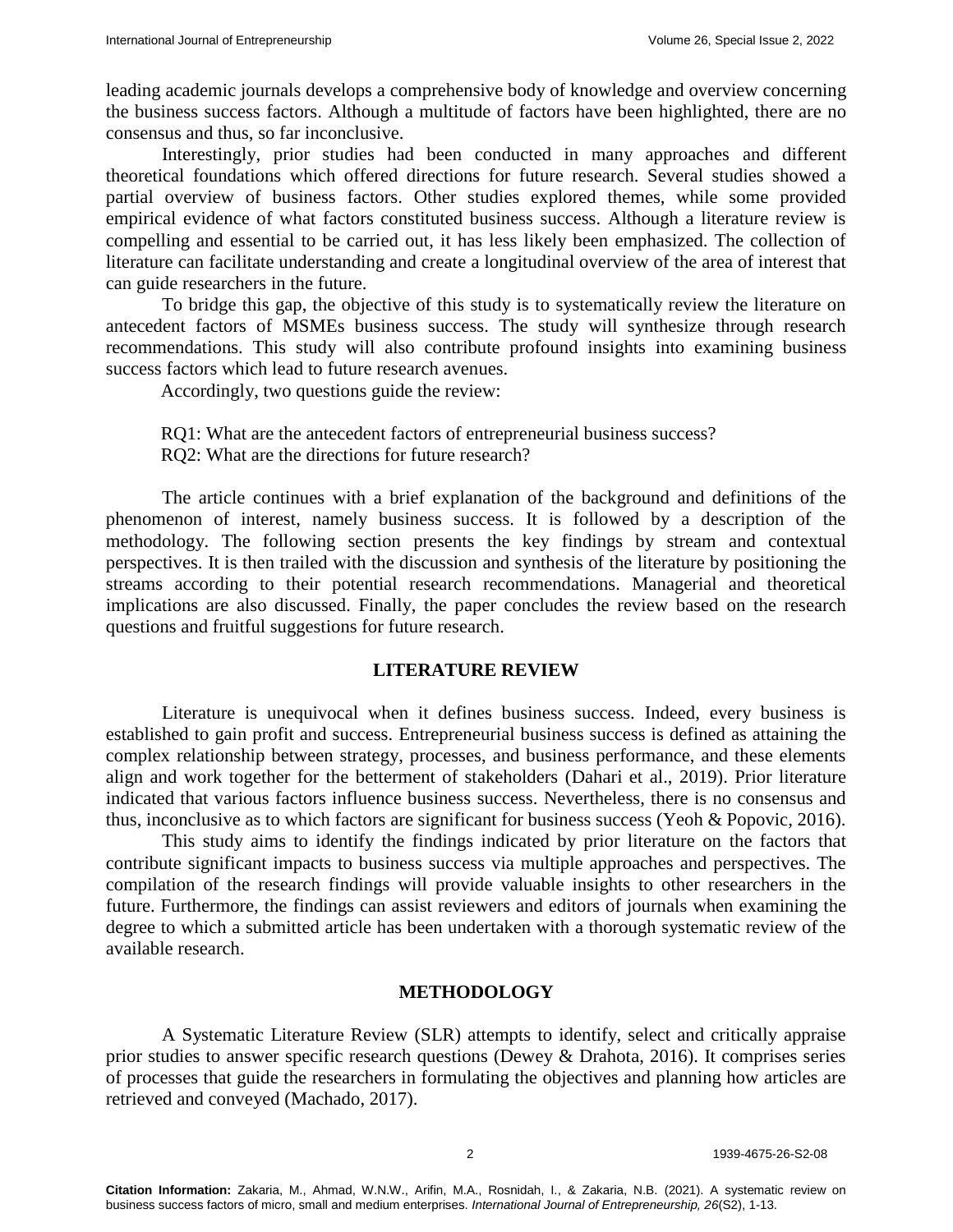The SLR method is different from traditional literature reviews, which apply replicable, scientific, and transparent method (Cook et al., 1997; Wetzstein et al., 2016). The method is chosen due to three reasons. First, SLR intends to trace, identify and evaluate related research confined to the specific research questions. Secondly, the SLR method can lessen bias and mistakes; thus, it can provide high-quality evidence (Tranfield et al., 2003). Thirdly, a systematic and transparent synthesis of existing research boosts knowledge creation and hence, it is of equal importance as novel research (Cooper, 2010), apart from providing the best possible solution in solving a scientific problem (Wetzstein et al., 2016).

The study emulates a research protocol conducted by Aboo-Moghli, et al., (2019) on a systematic literature review regarding women entrepreneurs' opportunities and challenges in Saudi Arabia

### **Database Selection**

The quality of SLR depends on the sources of data selected for analysis (Ghadge et al., 2012). Using several keywords, the data were traced from various search engines, namely Google Scholar, EBSCO, ProQuest, Emerald, and Scopus database. The keywords were within the search strategy, separately and in combinations, including but not limited to entrepreneurs, technology, ethics, small-medium enterprise, business development, and more specifically, business success. These keywords were checked from the year 2016 to 2021. As a result, nine-eight articles were discovered across the database.

The search was limited to articles in peer-reviewed journals. Other publications that include books, chapters in a book, conference proceedings, thesis, and dissertations were excluded. The identified articles were reviewed. Additionally, thirty-four articles were identified through other sources. Any similar articles extracted from different search engines and other sources were excluded, in which only one was chosen to proceed for analysis, leading to seventy articles selected for further analysis. Initially, the researchers screened the articles by reviewing their titles and abstracts. Thirty-one articles were excluded because they did not specifically examine and explore the factors of business success.

The remaining twenty-four articles were reviewed and screened based on the following criteria: Cohort, cross-sectional, empirical and exploratory studies, indicating the contribution factors towards business success. However, three articles were omitted due to a mismatch with the requirements. Finally, twenty-one articles were selected for qualitative synthesis. Figure 1 depicts the search process adopted by the present study.



**FIGURE 1 SEARCH PROCESS**

3 1939-4675-26-S2-08

**Citation Information:** Zakaria, M., Ahmad, W.N.W., Arifin, M.A., Rosnidah, I., & Zakaria, N.B. (2021). A systematic review on business success factors of micro, small and medium enterprises. *International Journal of Entrepreneurship, 26*(S2), 1-13.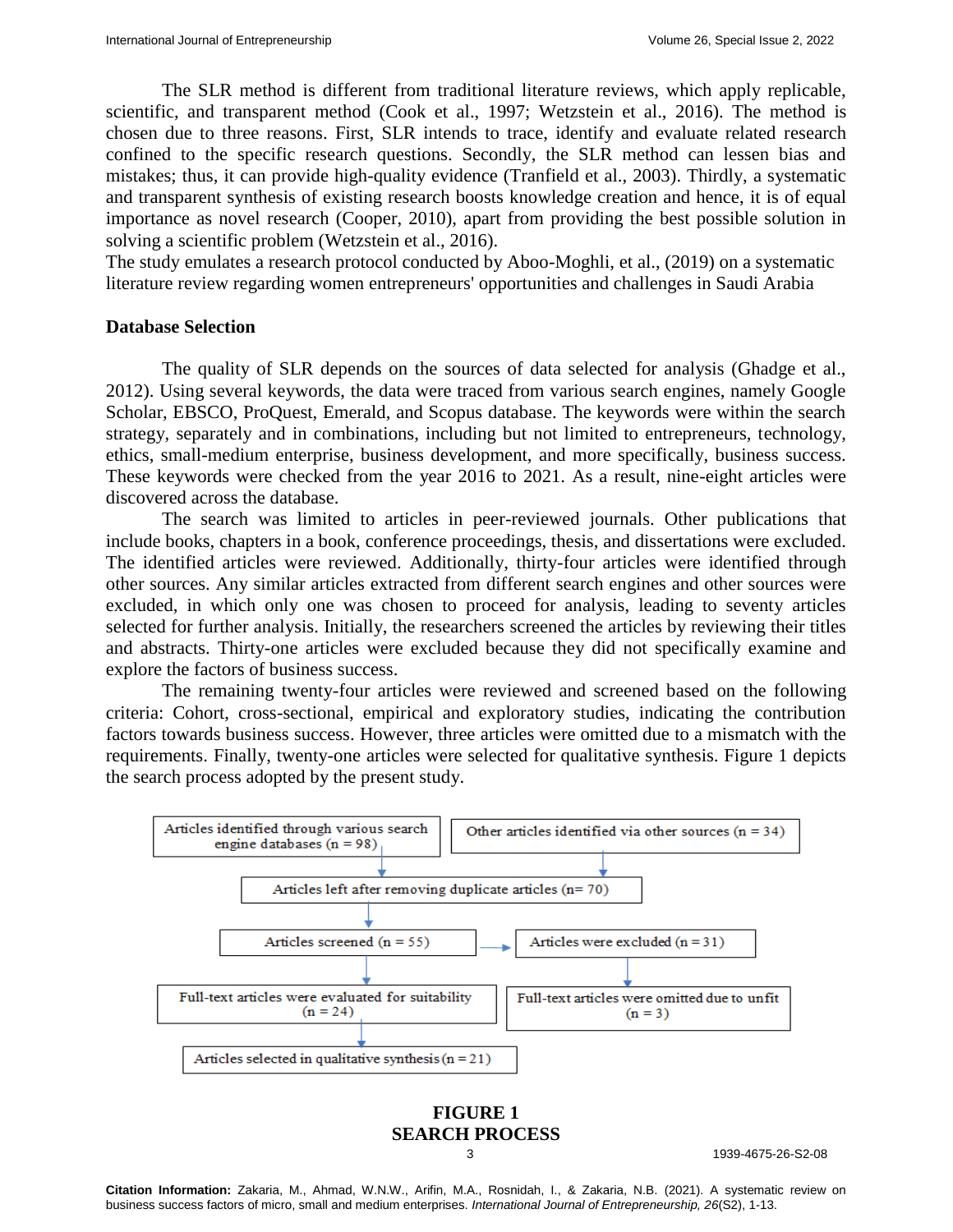# **Evaluating the Risk of Bias**

The quality of the selected articles was evaluated based on two criteria. First, the articles were assessed in terms of their study design and analysis. Second, the selection was based on its conceptualization and representatives.

The bias was assessed on a scale in the continuum from the lowest value of 0 to the highest value of 9. This study was rated at a lower risk, with a score of 6 representing good quality. Meanwhile, the bias risk was rated at a moderate level with a score between 3 to 5 which illustrated an acceptable quality. This study emulated the assessment carried out by Abou-Moghli et al. (2019) and Moher et al. (2015).

# **Study Protocol and Registration**

The protocols adopted by this study are aligned to Preferred Reporting Items for Systematic Reviews and Meta-Analyses (PRISMA) statement and previous studies (Abou-Moghli et al., 2019; Moher et al., 2015).

## **FINDINGS**

Based on the inclusion criteria, a total of twenty studies proceeded for systematic literature review analysis. Although plenty of studies were identified initially, many were omitted. This was due to either not providing a clear description or insufficient research to evaluate the MSMEs' business success. For the analysis, information that included publication authors, date, title, and study was identified.

The analysis of the selected studies indicated that most of them were cross-sectional (Ezennia & Mutambara, 2021; Shroder et al., 2021; Ullah Khan et al., 2021; Maduku & Kaeeram, 2021; Mielniczuk & Laguna, 2020; Pranowo et al., 2020; Profirioa, 2020; Sumihah & Anantanyu, 2020; Al-Kwifi et al., 2019; Dahari et al., 2019; Sadeh & Dvir, 2019; Soomro et al., 2019; Hossain et al., 2019; Batool & Ullah, 2017; Eschker et al., 2017; Barhatov & Belova, 2019), followed by exploratory (Kanapathipillai & Azam, 2019; Santoro et al., 2020; Salazar & Gonzales, 2018, Albu et al., 2017), systematic review (El-Adailah & Foster, 2019; Santisteban & Mauricio, 2017) and mixed-mode (Kerpitak, 2017; Sreih et al., 2019). Table 1 illustrates the information of the selected studies.

| Table 1<br><b>CHARACTERISTICS OF SELECTED STUDIES</b> |                               |                                                                                                                                                 |                      |  |  |
|-------------------------------------------------------|-------------------------------|-------------------------------------------------------------------------------------------------------------------------------------------------|----------------------|--|--|
| <b>Author</b>                                         | Year of<br><b>Publication</b> | Title                                                                                                                                           | <b>Type of Study</b> |  |  |
| Ezennia & Mutambara                                   | 2021                          | Entrepreneurial Factors Influencing the<br>Need for High Achievement on African<br>Immigrant-Owned Micro Businesses in<br>Durban, South Africa. | Cross-sectional      |  |  |
| Shroder, et al.,                                      | 2021                          | Determinants on success of businesses<br>of female entrepreneurs in Taiwan                                                                      | Cross-sectional      |  |  |
| Ullah Khan, et al.,                                   | 2021                          | Factors affecting women entrepreneurs'<br>success: A study of small- and medium<br>sized enterprises in emerging market of<br>Pakistan          | Cross-sectional      |  |  |
| Maduku & Kaeeram                                      | 2020                          | Success indicators among black owned<br>informal small micro and medium<br>enterprises' (SMMEs) in South Africa                                 | Cross-sectional      |  |  |
| Mielniczuk & Laguna                                   | 2020                          | Positive affect mediates the relationship                                                                                                       | Cross-sectional      |  |  |
|                                                       | 1939-4675-26-S2-08            |                                                                                                                                                 |                      |  |  |

**Citation Information:** Zakaria, M., Ahmad, W.N.W., Arifin, M.A., Rosnidah, I., & Zakaria, N.B. (2021). A systematic review on business success factors of micro, small and medium enterprises. *International Journal of Entrepreneurship, 26*(S2), 1-13.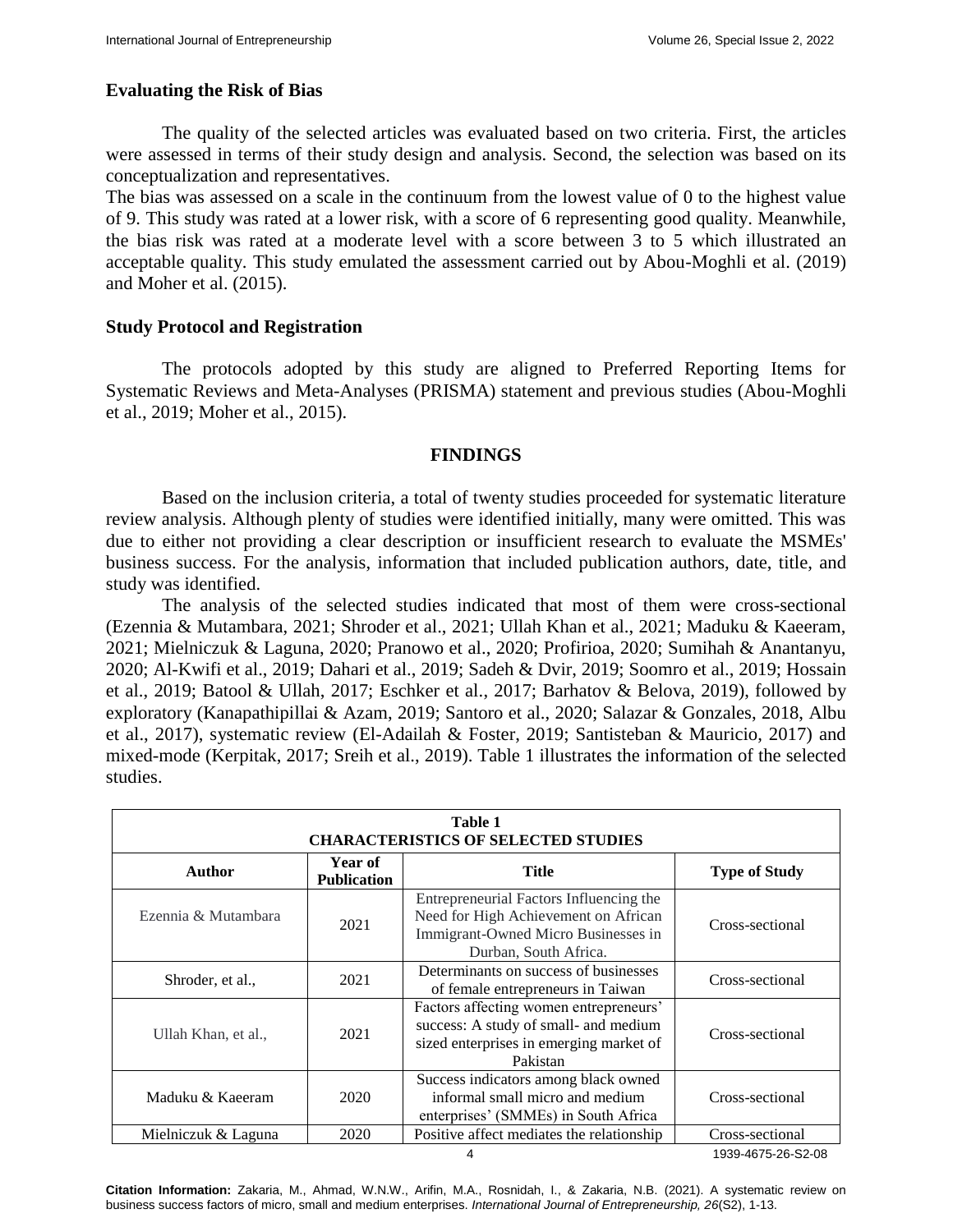|                        |      | between self-efficacy and innovative<br>behavior in entrepreneurs                                                                                                             |                                    |
|------------------------|------|-------------------------------------------------------------------------------------------------------------------------------------------------------------------------------|------------------------------------|
| Pranowo, et al.,       | 2020 | The entrepreneurial competency,<br>innovation capability, and business<br>success: The case of footwear industry<br>in Indonesia                                              | Cross-sectional                    |
| Porfírioa              | 2020 | Family business succession: Analysis of<br>the drivers of success based on<br>entrepreneurship theory.                                                                        | Cross-sectional                    |
| Sumihah & Anantanyu    | 2020 | Empowering poor-household women on<br>productive economy businesses in<br>Indonesia                                                                                           | Cross-sectionals                   |
| Santoro, et al.,       | 2020 | Self-efficacy and Success of<br>Disadvantaged Entrepreneurs: The<br>Moderating Role of Resilience.                                                                            | Exploratory                        |
| Al-Kwifi, et al.,      | 2019 | Determinants of female<br>entrepreneurship success across Saudi<br>Arabia                                                                                                     | Cross-sectional                    |
| Dahari, et al.,        | 2019 | Key Success Factors of Home-Based<br><b>Business among Female Entrepreneurs</b><br>in Saudi Arabia                                                                            | Exploratory                        |
| Kanapathipillai & Azam | 2019 | Women entrepreneurs path to success:<br>An investigation of the critical success<br>factors in Malaysia                                                                       | Exploratory                        |
| Soomro, et al.,        | 2019 | The influence of demographic factors on<br>the business success of entrepreneurs:<br>An empirical study from the small and<br>medium-sized enterprises context in<br>Pakistan | Cross-sectional                    |
| Sreih, et al.,         | 2019 | Differences in management style, levels<br>of profitability, and performance across<br>generations, and the development of the<br>Family Business Success Model               | Explorative and<br>Cross-sectional |
| Hossain, et al.,       | 2018 | A study on female entrepreneurs in<br>Malaysia                                                                                                                                | Cross-sectional                    |
| Salazar & Gonzalez     | 2018 | Entrepreneurial characteristics in<br>women, the key to business success                                                                                                      | Exploratory                        |
| Albu, et al.,          | 2017 | Impact of ethics upon business success                                                                                                                                        | Exploratory                        |
| Abd. Rani & Hashim     | 2017 | Factors that influence women<br>entrepreneurial success in Malaysia: A<br>conceptual framework                                                                                | <b>Systematic Review</b>           |
| Batool & Ullah         | 2017 | Successful antecedents of women<br>entrepreneurs: A case of underdeveloped<br>nation                                                                                          | Cross-sectional                    |
| Eschker, et al.,       | 2017 | Rural entrepreneurs: What are the best<br>indicators of their success?                                                                                                        | Cross-sectional                    |
| Kerdpitak              | 2017 | Factors leading to success of tourism<br>business in Bangkok Thailand                                                                                                         | Explorative<br>Cross-Sectional     |
| Barhatov & Belova      | 2017 | External success factors of small and<br>medium-sized enterprises of Russia:<br>economic aspect                                                                               | Cross-sectional                    |
| Vier Machado           | 2016 | Growth of small businesses: A literature<br>review and perspectives of studies.                                                                                               | Systematic review                  |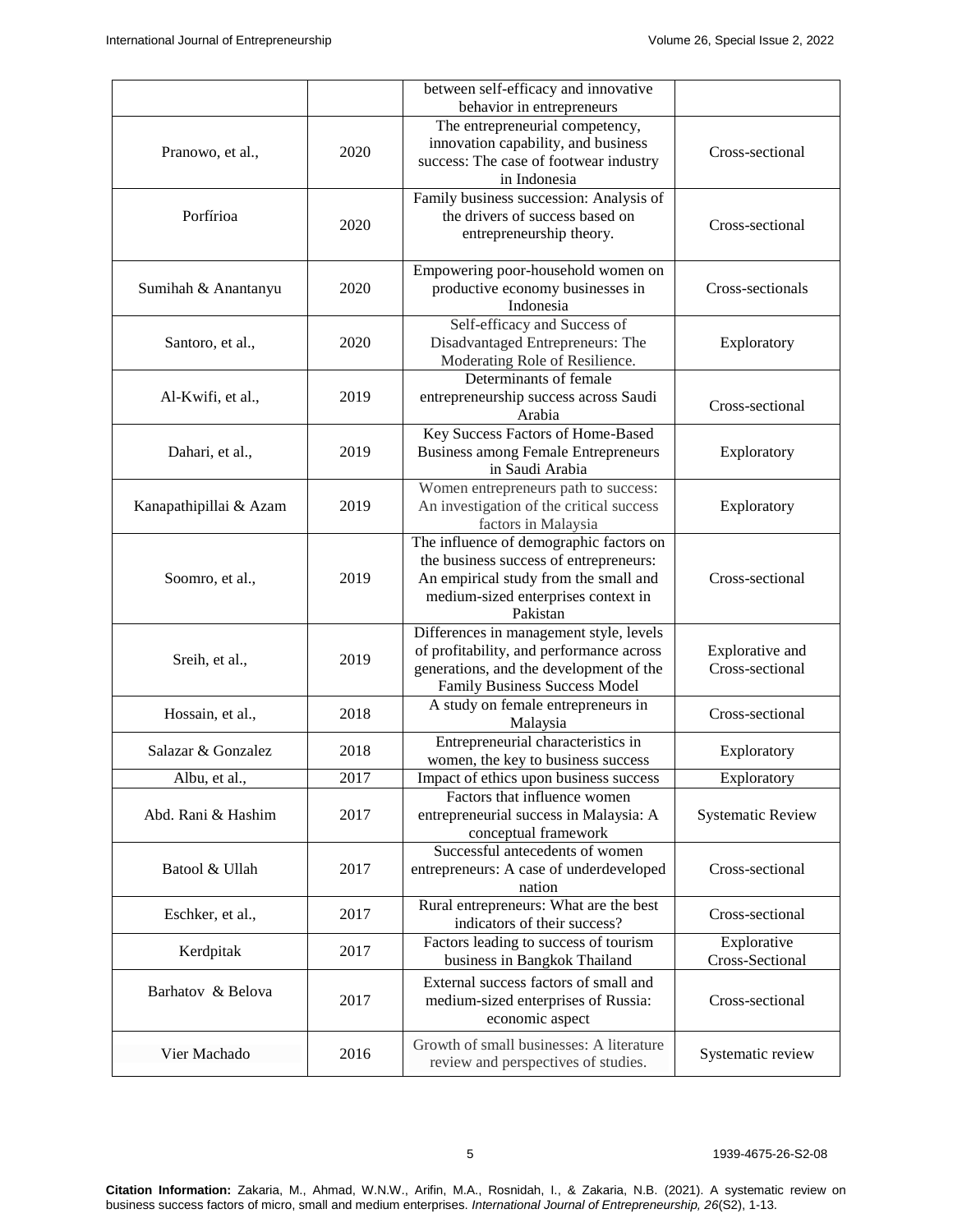It was observed that based on the titles, the selected studies focused on the factors of MSMEs' business success in multi contexts. Table 2 presents the findings and conclusions of every investigation.

| <b>Table 2</b><br>DETAIL CLASSIFICATION OF SELECTED STUDIES |                                                                                                                                                                                                                                                                                                                                       |                                                                                                                                                                                                                                                                                                                                              |  |  |
|-------------------------------------------------------------|---------------------------------------------------------------------------------------------------------------------------------------------------------------------------------------------------------------------------------------------------------------------------------------------------------------------------------------|----------------------------------------------------------------------------------------------------------------------------------------------------------------------------------------------------------------------------------------------------------------------------------------------------------------------------------------------|--|--|
| <b>Author</b>                                               | <b>Findings</b>                                                                                                                                                                                                                                                                                                                       | Conclusion                                                                                                                                                                                                                                                                                                                                   |  |  |
| Ullah Khan, et al.,                                         | Internal factors such as the need for high<br>achievements, risk-taking, self-confidence,<br>and external factors namely economic and<br>socio-cultural are significant factors of<br>women entrepreneurs' business success in<br>Pakistan                                                                                            | It concludes that enthusiastic entrepreneurs<br>would accomplish an excellent job with<br>high achievement and thus lead to higher<br>performance and success                                                                                                                                                                                |  |  |
| Ezennia &<br>Mutambara                                      | The need for high achievement is a significant<br>factor of business success among African<br>immigrant-owned micro businesses.                                                                                                                                                                                                       | It concludes that entrepreneurs who are<br>enthusiastic would accomplish good job<br>with high achievement and thus lead to<br>higher performance and success.                                                                                                                                                                               |  |  |
| Shroder, et al.,                                            | Fear of failure and personal network are<br>significant factors of the business success of<br>Taiwanese women entrepreneurs.                                                                                                                                                                                                          | It recommends a comparative study to<br>deliver some interesting insights.                                                                                                                                                                                                                                                                   |  |  |
| Maduku &<br>Kaeeram                                         | Education status, income, employment<br>growth, business age, experience, financial<br>literacy, advertising and access to capital are<br>indicators of business success of black owned<br>MSMEs in South Africa.                                                                                                                     | This study recommends that the<br>government provide training to small<br>businesses as to enhance their financial<br>literacy. Also, small business owners<br>should spend on advertising for the firm's<br>success.                                                                                                                        |  |  |
| Mielniczuk &<br>Laguna                                      | Self-efficacy is a factor of business success,<br>while work related effect (enthusiasm,<br>comfort, anxiety and depression) mediates the<br>relationship between self-efficacy and<br>business success.                                                                                                                              | The mediation analysis confirmed that<br>their work-related positively mediated the<br>relationship between self-efficacy and<br>business success.                                                                                                                                                                                           |  |  |
| Pranowo, et al.,                                            | Competency and innovation capability<br>positively influence entrepreneurial business<br>success of the Indonesian footwear<br>enterprises. Innovation capability mediates<br>the relationship between competency and<br>business success.                                                                                            | The study suggested that the government<br>provides extensive training on technology<br>to make the entrepreneurs become<br>competent and innovative and elevate the<br>business success.                                                                                                                                                    |  |  |
| Porfírio, et al.,<br>(2020)                                 | Entrepreneurs' characteristics, organizational<br>characteristics, and product diversification<br>relate to family business success in six<br>nations: Portugal, Italy, Greece, Cyprus,<br>North Macedonia, and Bulgaria.                                                                                                             | The findings are essential to strengthen the<br>success of a family business and thus<br>would promote their future growth and<br>sustainability.                                                                                                                                                                                            |  |  |
| Suminah &<br>Anantanyu                                      | A learning process, social support and self-<br>efficacy are factors of business success of<br>poor-household women entrepreneurs in<br>Indonesia. Self-efficacy mediates the<br>relationship between the learning process and<br>social support with business success.                                                               | Business success among poor household<br>women entrepreneurs can be maximized if<br>they are socially supported and provided<br>with appropriate training.                                                                                                                                                                                   |  |  |
| Santoro, et al.,                                            | Self-efficacy improves entrepreneurial<br>business success. Resilience moderates the<br>relationship between self-efficacy and<br>business success of entrepreneurs with<br>specific disadvantages (those with physical<br>challenges, mental limitation such as dyslexia<br>and attention deficit-hyperactivity disorder)<br>(ADHS). | The most successful of those<br>disadvantaged entrepreneurs are those who<br>have the greatest self-efficacy. Business<br>success is suggested to be measured using<br>objective performance such as turnover,<br>profit, profitability indices. Future studies<br>are recommended to examine the business<br>success of high-tech ventures. |  |  |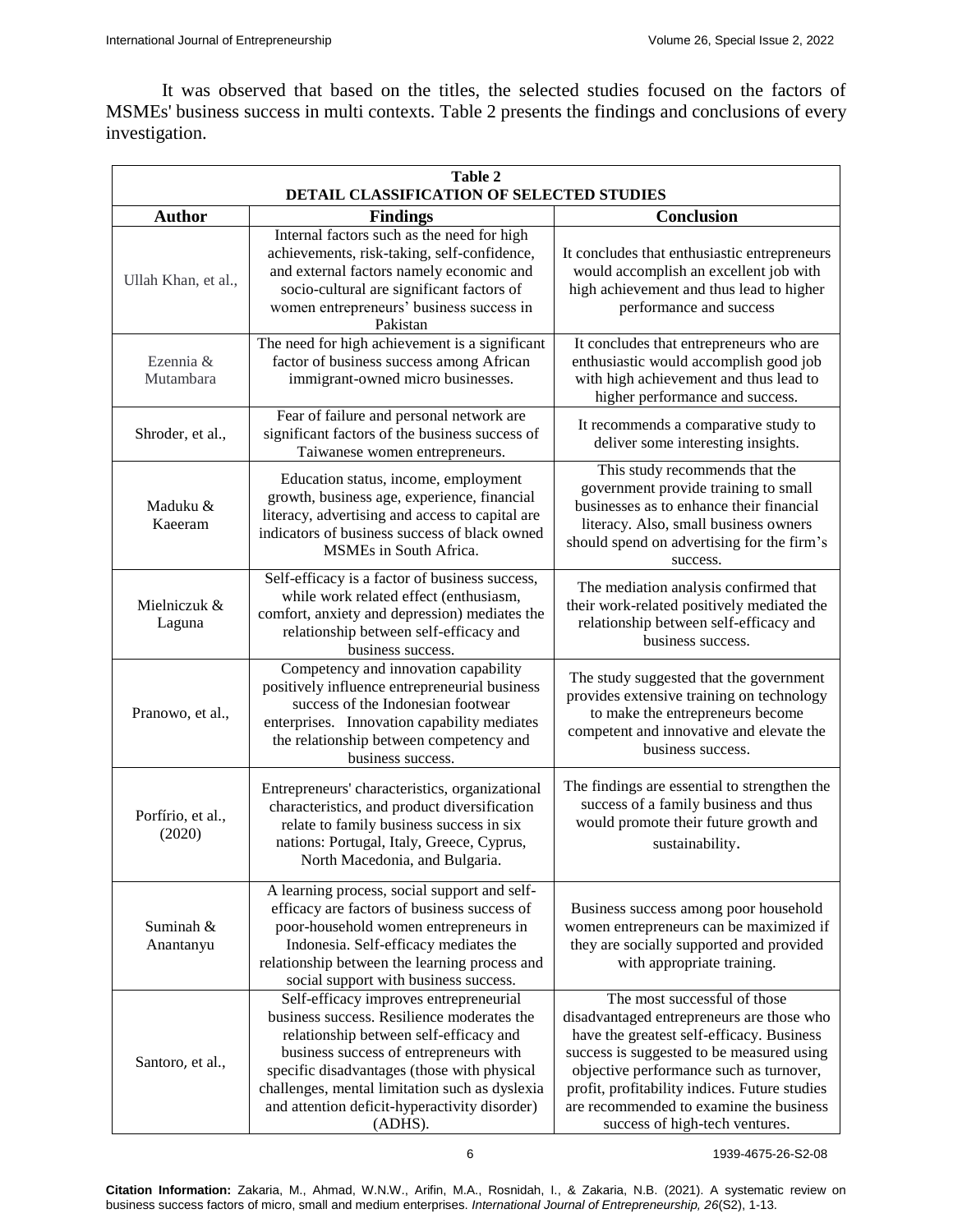| Al-Kwifi, et al., | Business knowledge is the most impactful<br>factor that leads to business success of        | It suggests initiating programs for<br>development of women, their advocacy as  |
|-------------------|---------------------------------------------------------------------------------------------|---------------------------------------------------------------------------------|
|                   | women entrepreneurs in Saudi Arabia.                                                        | well as learning about entrepreneurship.                                        |
|                   |                                                                                             | It recommended banks to be lenient in                                           |
|                   | The findings revealed that access to funding,                                               | policies and procedures so that more                                            |
|                   | sufficiency of savings and the influence of the                                             | women would have access to funding and                                          |
| Dahari, et al.,   | intrinsic and extrinsic motivation in starting<br>the business contribute to the success of | services. The study also suggests future                                        |
|                   |                                                                                             | research to examine organizational factors                                      |
|                   | women entrepreneurs in Saudi Arabia.                                                        | such as level of stress at work.                                                |
|                   | Level of education, access to financial capital                                             | It serves as guidance to other Malaysian                                        |
| Kanapathipillai & | and innovative are significant factors for                                                  | women of the factors that make them rise                                        |
| Azam              | women entrepreneurs' business success in                                                    | against all the odds faced in their quest to                                    |
|                   | Malaysia.                                                                                   | achieve success.                                                                |
|                   | Demographic profiles of entrepreneurs such                                                  | The study provides beneficial insights to                                       |
| Soomro, et al.,   | as age, level of education and working                                                      | the government to upgrade entrepreneurial                                       |
|                   | experience significantly impact                                                             | education by continuously providing them                                        |
|                   | entrepreneurs' business success.                                                            | with various training programs.                                                 |
|                   | Resource, personal, economy, politics and                                                   | The findings would be useful for                                                |
| Hossain, et al.,  | culture are factors of women entrepreneurs'                                                 | government, local authorities and                                               |
|                   | success in Malaysia                                                                         | entrepreneurs to empower women and                                              |
|                   |                                                                                             | hence reduce gender inequality.                                                 |
| Salazar &         | Personal challenges, ethical values and                                                     | The study concludes that entrepreneurs                                          |
| Gonzalez          | development of competencies will lead to                                                    | should be ready to face challenges,                                             |
|                   | business success                                                                            | competence and embrace ethical values.                                          |
|                   |                                                                                             | Ethical culture should be embedded within                                       |
|                   | Ethics emerged as an essential theme of                                                     | MSMEs from the top down and all                                                 |
| Albu, et al.,     | business success.                                                                           | members should embrace ethics in their                                          |
|                   |                                                                                             | working culture that lead to business                                           |
|                   |                                                                                             | success.                                                                        |
| Abd.Rani &        | The need for high achievement, risk raking,                                                 | It concludes on the importance of                                               |
| Hashim            | self-confidence and innovative to influence                                                 | understanding the factors of business                                           |
|                   | business success.                                                                           | success for women entrepreneurs.<br>It concludes that women in an               |
|                   |                                                                                             |                                                                                 |
| Batool & Ullah    | Motivation, personality traits, creativity,<br>funds, social support are women              | underdeveloped society are generally not                                        |
|                   | entrepreneur's success in Pakistan. Social                                                  | warmly supported by their families to<br>become entrepreneurs. To succeed, they |
|                   | support has a strong mediation effect.                                                      | should possess strong personalities, be                                         |
|                   |                                                                                             | creative, and equipped with sufficient                                          |
|                   |                                                                                             | funding.                                                                        |
|                   | Experiences with previous business                                                          | The study concludes that social support                                         |
| Eschker, et al.,  | ownership and social support have a positive                                                | and business experience are essential to                                        |
|                   | impact on business success.                                                                 | the success or failure of a small business.                                     |
| Kerdpitak         | Marketing innovation, tour program                                                          | It concludes a business should focus on                                         |
|                   | arrangement and marketing strategies are                                                    | marketing innovation, followed by                                               |
|                   | factors of business success in tourist industry                                             | customer satisfaction and finally its                                           |
|                   | in Thailand.                                                                                | efficiency in pursuit of success.                                               |
| Vier Machado      | Identifying and understanding the                                                           |                                                                                 |
|                   | phenomenon of the growth of small                                                           | It shows the complexity of the                                                  |
|                   | businesses presented by prior literature and                                                | phenomenon from the perspective of                                              |
|                   | their suggestions for future research                                                       | business growth and success.                                                    |

# **Review from 2020 to 2021**

Ezenie & Mutambara (2021) investigated the business success factors of African immigrant micro-entrepreneurs in Durban, South Africa. They conducted a quantitative study using 338 respondents. Findings were divided into two factors of internal and external. The internal factors were high achievement, the requirements to support family, and the desire to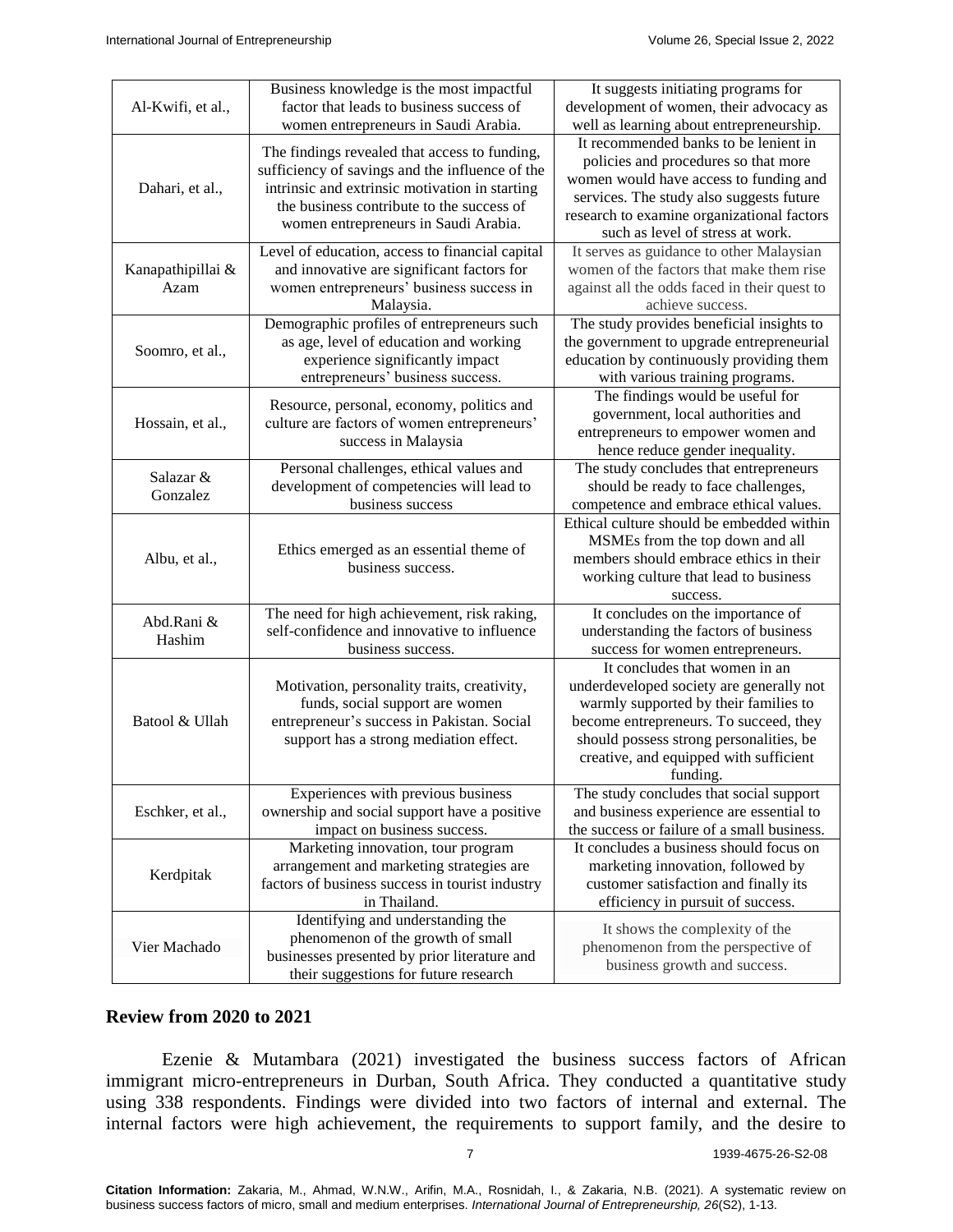increase the business size. Meanwhile, the external factors were peer pressure, economic and political stability. They concluded that entrepreneurs who strive for high achievement are committed and passionate with their businesses, which would make them succeed and achieve competitive edge.

Another research carried out by Shroder, et al., (2021) examined determinant factors of business success among Taiwanese women entrepreneurs. They utilized secondary data with 1098 observations and analysed them using a logistic regression model. Findings showed that an internal factor, namely fear of failure and an external factor, networking, correlated significantly to business success. Findings provide valuable insights for women to shun their fear of failure. They must be ready to face risks in pursuit of success. Women also need social support and business networking. The study recommended future studies to investigate the influence of other factors such as financial resources and innovation on business success.

Maduku & Kaseeram (2021) investigated business success factors among black-owned Micro, Small, and Medium Enterprises (MSMEs) in South Africa. Data were collected from 390 MSMEs in Johannesburg and analysed them using an ordered logistic regression. Findings highlighted those internal factors such as education status, income, experience, financial literacy, advertising budget, employment growth, and center of operation influenced the business success. The study suggested that the government provide continuous training. This would improve financial literacy, knowledge, and experience. Apart from that, the business should allocate a budget for advertising.

Ullah Khan, et al., (2021) examined the antecedent business success factors among Pakistani women entrepreneurs. They gathered data from 181 SMEs in Pakistan. Analysed with SPSS and AMOS, the findings indicated that the business success was due to internal factors. The internal factors include the need for high achievements, risk-taking, and self-confidence, while external factors are economical and socio-culture. The study recommended that the government offer incentives and supports by emphasizing both internal and external aspects. Future studies are suggested to examine financial literacy as a moderator that moderates the relationship between internal and external factors with business success.

Santoro (2020) explored the antecedent business success factors among disabling entrepreneurs with specific disadvantages such as dyslexia and attention deficit hyperactivity disorder in Italy. Data were collected from 114 respondents and analysed using Ordinary Least Square regression. Findings revealed that internal factors, namely entrepreneurial self-efficacy, have positive impacts on business success. Furthermore, another internal factor of resilience was found to moderate and strengthen the relationship between self-efficacy and business success. Future studies are suggested to focus on high-tech and new business ventures, replicate the research, and examine other contexts.

Mielniczuk & Laguna (2020) examined factors of small enterprises' success. They conducted a longitudinal study on 206 entrepreneurs. Analysed with AMOSS, the findings indicated that internal factors, namely self-efficacy and innovative behaviour, affect business success. Additionally, the mediation analysis confirmed that the relationship between self-efficacy and innovative behaviour with business success is mediated by work-related positive manifested by comfort and enthusiasm.

Pronowo, et al., (2020) studied business success factors concerning entrepreneurial competence and innovation capability among the footwear industries in Indonesia. A total of 340 questionnaires were analysed using Structural Equation Modelling (SEM). Findings showed that business success was influenced by internal factors of entrepreneurial competency and innovation capability. Additionally, the findings indicated that innovation capability mediates the relationship between entrepreneurial competency and business success. In other words, those who are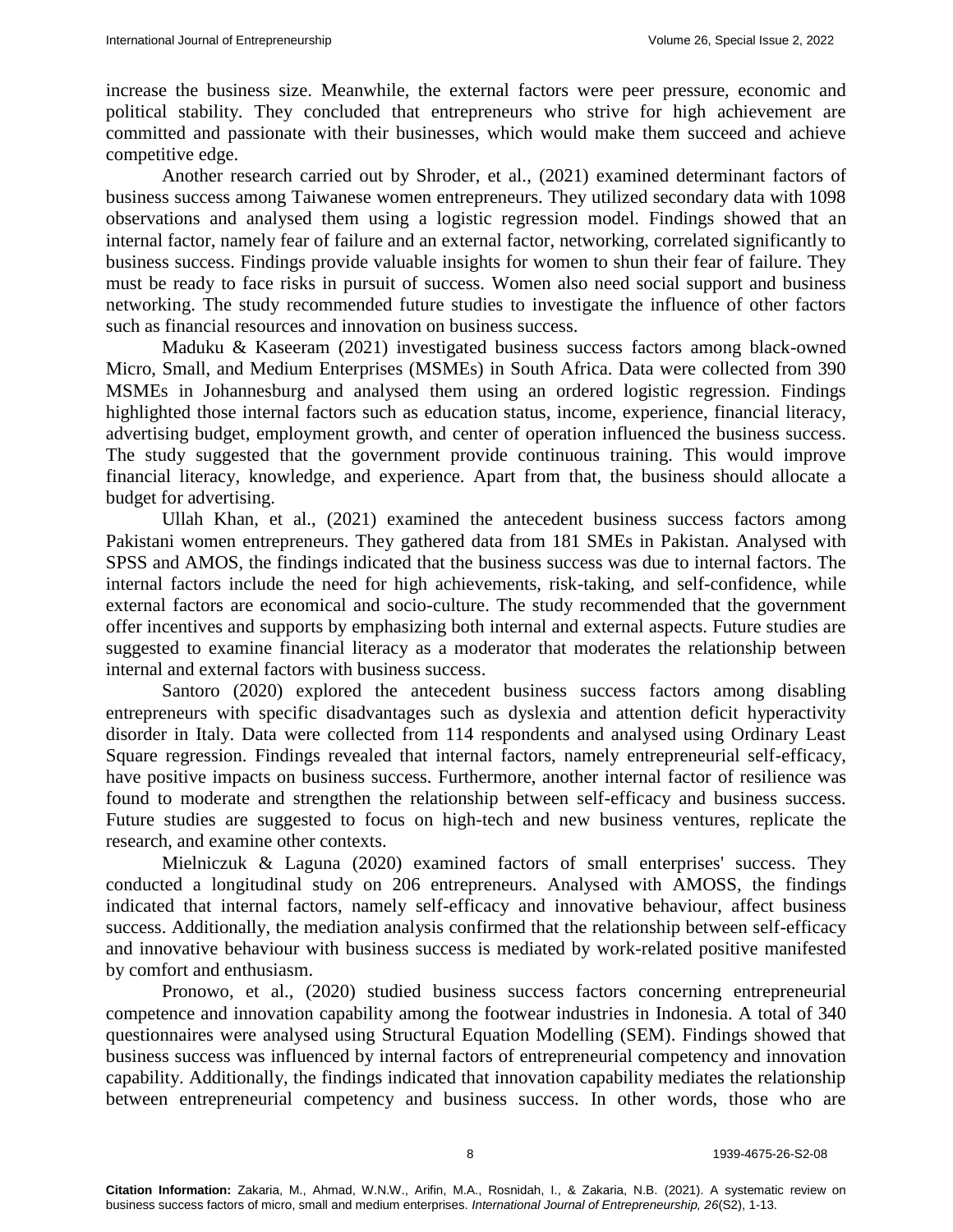competent can innovate, which makes them succeed in business. Therefore, they concluded that the entrepreneurs must innovate and be competent in pursuit of success.

Porfírio, et al., (2020) explored the factors of family business succession. It was analysed with Fuzzyset qualitative comparative analysis (FsQCA) on a sample of 383 family businesses from 6 countries, including Portugal, Italy, Greece, Cyprus, North Macedonia, and Bulgaria. They found that internal factors, namely personal and organizational characteristics, would determine the succession of family businesses. Findings were essential to strengthen the growth and sustainability of family businesses. The findings would also provide insights to each country in formulating specific public policies to support family businesses succession and success.

Shakeel, et al., (2020) investigated on business success factors of women entrepreneurs in Pakistan. Data were collected from 190 respondents. The findings indicated that internal factors such as individual personalities and external factors, namely environments and support, positively influence business success. In addition, another external factor of national culture was found to moderate and strengthen the relationship between entrepreneur's personalities and help with business success.

Sumihah & Anantanyu (2020) examined the effect of self-efficacy on the business success of poor household women in Indonesia. Data were collected through a survey gathered from 250 respondents engaged in productive economic activities. The respondents were from 80 villages of five regencies in Central Java. Findings showed that internal factors that include the learning process and self-efficacy, namely social support, significantly impact business success. Additionally, self-efficacy mediates the relationship between the learning process and social support with business success. The study concludes that business success can be maximized if the poor household women are provided with social support, a learning program, and belief in their capability.

## **Review from 2018 to 2019**

Al-Kwifi, et al., (2019) examined the factors that affect the business success of female university students in the Kingdom of Saudi Arabia. A total of 507 students from six universities in the Kingdom of Saudi Arabia responded. Findings showed that an internal factor, namely business knowledge, was the most influential business success factor. Therefore, it is recommended that the government initiate programs for women's development, their advocacy and educate them on all matters of entrepreneurship.

Dahari, et al., (2019) explored business success factors among women entrepreneurs who run home-based business in Saudi Arabia. They interviewed 11 respondents, and the findings revealed that internal factors such as sufficiency of savings and intrinsic motivations, and external factors that are funding and extrinsic motivations would lead to business success. As a result, the study recommended that banking institutions reduce their lending requirements. This is to assist entrepreneurs in funding their business besides providing continuous support from intrinsic and extrinsic motivations. The study also suggested that future research examines organizational factors, stress coping, and growth strategies on business success.

Kanapathipillai & Azam (2019) investigated critical business success factors of Malaysian women entrepreneurs. Data were gathered from questionnaire distributed to 313 respondents. Findings from logistic regression analysis showed that business success is influenced by internal factors such as education status and innovation, and external factor of access to capital. The findings served as guidance for women entrepreneurs to rise against all the predicaments they face in pursuit of success. The study foresees that successful women entrepreneurs would earn better income, improve their socio-economic status, and attain competitive edge.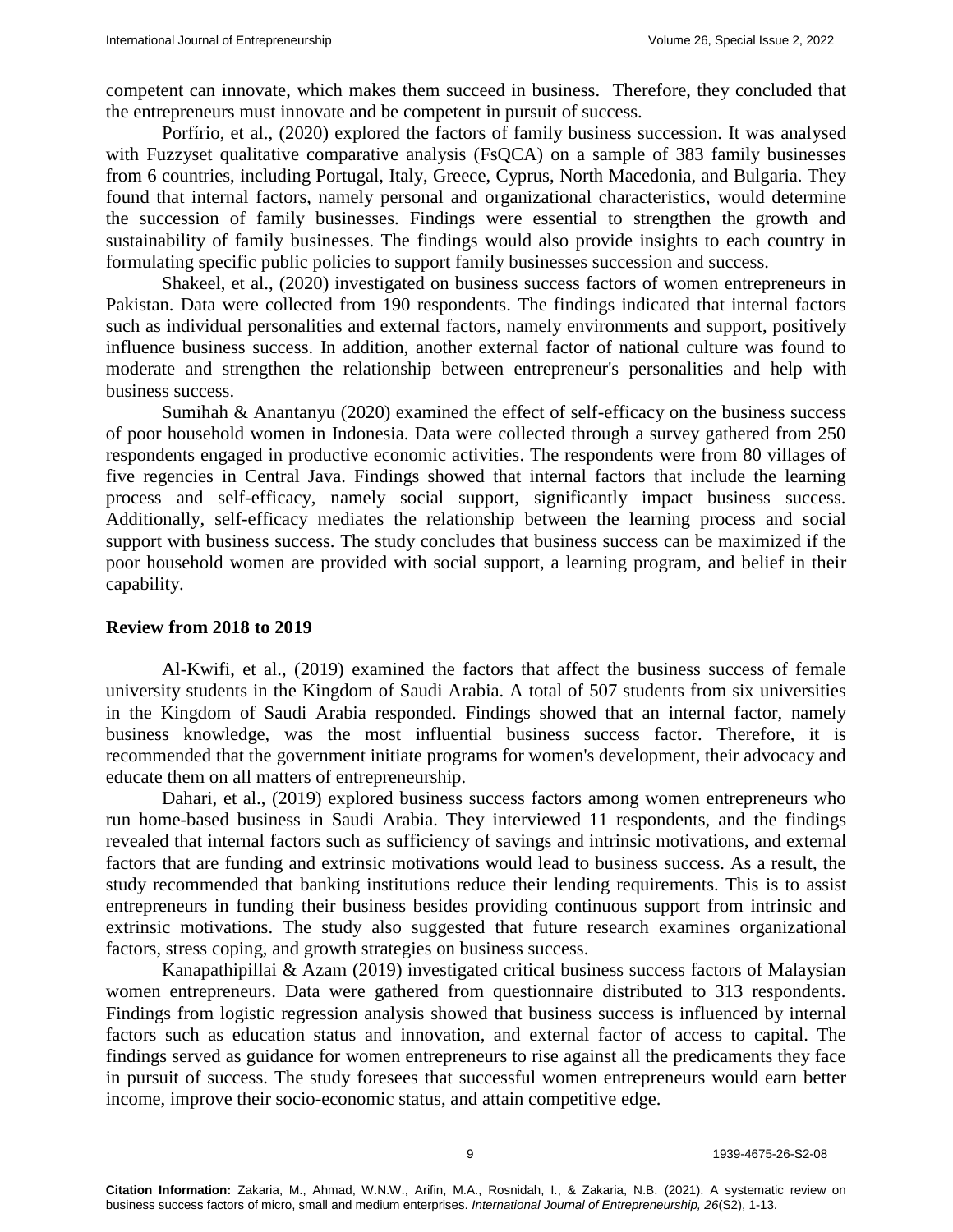Soomro, et al., (2019) examined the business success of SMEs in Pakistan. The survey was carried out on 230 entrepreneurs in Pakistan based on convenience sampling technique. Findings indicated that entrepreneurial success is related to internal factors of demographic profiles such as gender, age, education, and experience. Hence, to bolster the business success, the study suggested that the government and policymakers provide the entrepreneurs with appropriate education and training according to their gender and age.

Hossain, et al., (2018) researched the factors that affected the business success of Malaysian women entrepreneurs. Data were collected from 300 respondents. Findings of multiple regression analysis indicated that personal, economic, political, and culture affected the success of women's business. They suggested that future studies replicate the research and be conducted in other nations or contexts.

Salazar & Gonzalez (2018) explored the characteristics of women entrepreneurs in Popayan, Colombia, who were successful in business. Data were gathered from in-depth interview of 20 women respondents. Findings indicated that internal factors such as personal challenges for safety and well-being, ethical values, and competencies would lead the women entrepreneurs to succeed.

## **Review from 2016 to 2017**

Albu, et al., (2017) explored business success factors using a qualitative approach, adopting an in-depth interview of semi-structured questions on 20 entrepreneurs. The interviews were transcribed for content analysis. Several themes emerged, such as internal factors manifested by ethical values and social responsibility were essential factors for business success. It concluded that ethical culture should be embedded and practiced within an enterprise. Lack of ethical culture may cause severe problems in a business which affect employee performance, employee work relations, enterprises image, and credibility.

Abd Rani & Hashim (2017) did a literature review on the factors that influence the business success of Malaysian women entrepreneurs. Based on prior literature, they found four internal factors were highlighted to influence business success: the need for achievement, risktaking, self-confidence, creativity, and innovation. The study concluded that understanding the success factors is essential to enable women entrepreneurs to broaden their business successfully in a globalized environment.

Batool and Ullah (2017) investigated the relationship between motivation, personality trait, creativity, capital, family factors, and women's entrepreneurial business success in Pakistan. Data were gathered through purposive sampling techniques. Analysis of the data revealed that all the proposed antecedent factors play a positive role in the success of women entrepreneurs. Family support also appears to have a strong mediation effect on the success of women entrepreneurs but in a negative relationship. Thus, women in under-developed societies are generally not warmly supported by the family to become entrepreneurs. In light of this, the study recommended that the government support women entrepreneurs and increase their participation in economic growth.

Eschker, et al., (2017) examined the factors that lead to either success or failure of newly started small businesses operating within 3 to 4 years. Using a probit regression analysis, findings revealed that women owners, family help, and experience with the previous business owner had a distinct impact on the business success. The study concluded that internal factors such as experiences and external factors, namely social and financial supports, are needed for a business to succeed.

Kerdpitak (2017) researched the factors of success among tourism businesses in Thailand. The study conducted a mixed-method approach. First, the data were collected based on simple random sampling. Samples consisted of 339 tourism business operators and managers. Second,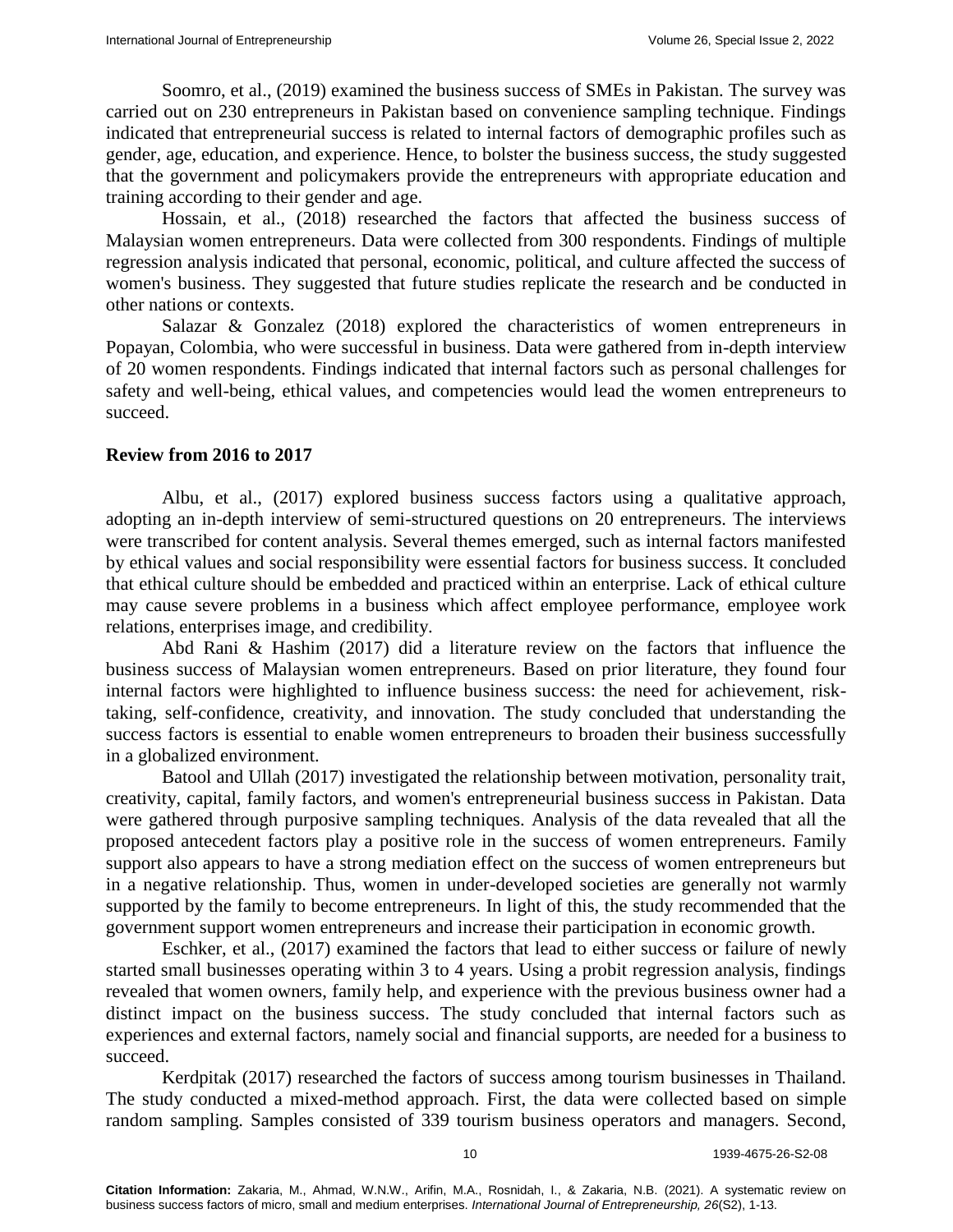data were analysed using SPPS multiple regression. Findings indicated that the business success was due to internal factors, namely marketing innovation, tour program arrangement, and competition strategies. Meanwhile, the results from the interview stated that there are 45 business success factors. These factors are also grouped into three dimensions: marketing innovation, tour program arrangement, competitive strategies, and differentiation.

Machado (2016) reviewed the literature to examine the phenomenon on the growth of small businesses. The study reviewed 16 journal articles of small enterprises' development and business success factors within the last fifteen years. The reviewed studies highlighted several internal factors. These factors were further classified in terms of personal and firm characteristics. The individual elements were experience, educational level, position, age, fear of failure, personal aims, internal locus of control, growth aspirations, motivations, expectations, growth intentions, equilibrium between work and family.

Meanwhile, the firm characteristics were size and duration of the enterprise, location, mission, and commitment to growth, innovation, and development in products and services. Entrepreneurs must be provided with training and support at the institutional and societal levels. This would assist them in achieving the desired success threshold in the entrepreneurial world.

## **Managerial Implications**

The study provides implications to the MSMEs and entrepreneurs on the importance of enhancing their knowledge on entrepreneurship, striving for high achievement, and believing in their capabilities in pursuit of success. The study also offers implications to governments and policymakers in formulating policies, programs, training, and assistance to help MSMEs' survival, growth, viability, and development.

## **Theoretical Implications**

The study compiles the findings of prior literature to guide and provide direction for future research avenues. In addition, the compilation of an extensive body of knowledge would enrich the robustness of the existing literature on antecedent factors of business success.

# **CONCLUSION**

The present study carried out a systematic literature review on the quest of finding the antecedent factors of business success among Micro, Small, and Medium Enterprises (MSMEs) for six-year period of 2016 to 2021. From 20 selected studies, the findings are classified into internal and external factors. The internal factors are further divided according to individual and business characteristics. The individual elements are the need for high achievement, self-efficacy, innovation, competency, resilience, ethical values, creativity, fear of failure, business knowledge, education, and experiences. Meanwhile, part of the business characteristics is business size, type, duration, and location.

Additionally, the external factors are social, and government supports, funding, economic and political interventions. A contextual setting would also make the findings different as no one size fits all solutions. In other words, significant factors in a particular nation might not be influential in another context. The study also offers suggestions on the influence of other factors on business success. Hence, it is hoped that the study can assist many quarters, namely entrepreneurs, academicians, governments, and policymakers, in identifying the relevant factors of business success for the betterment of MSMEs.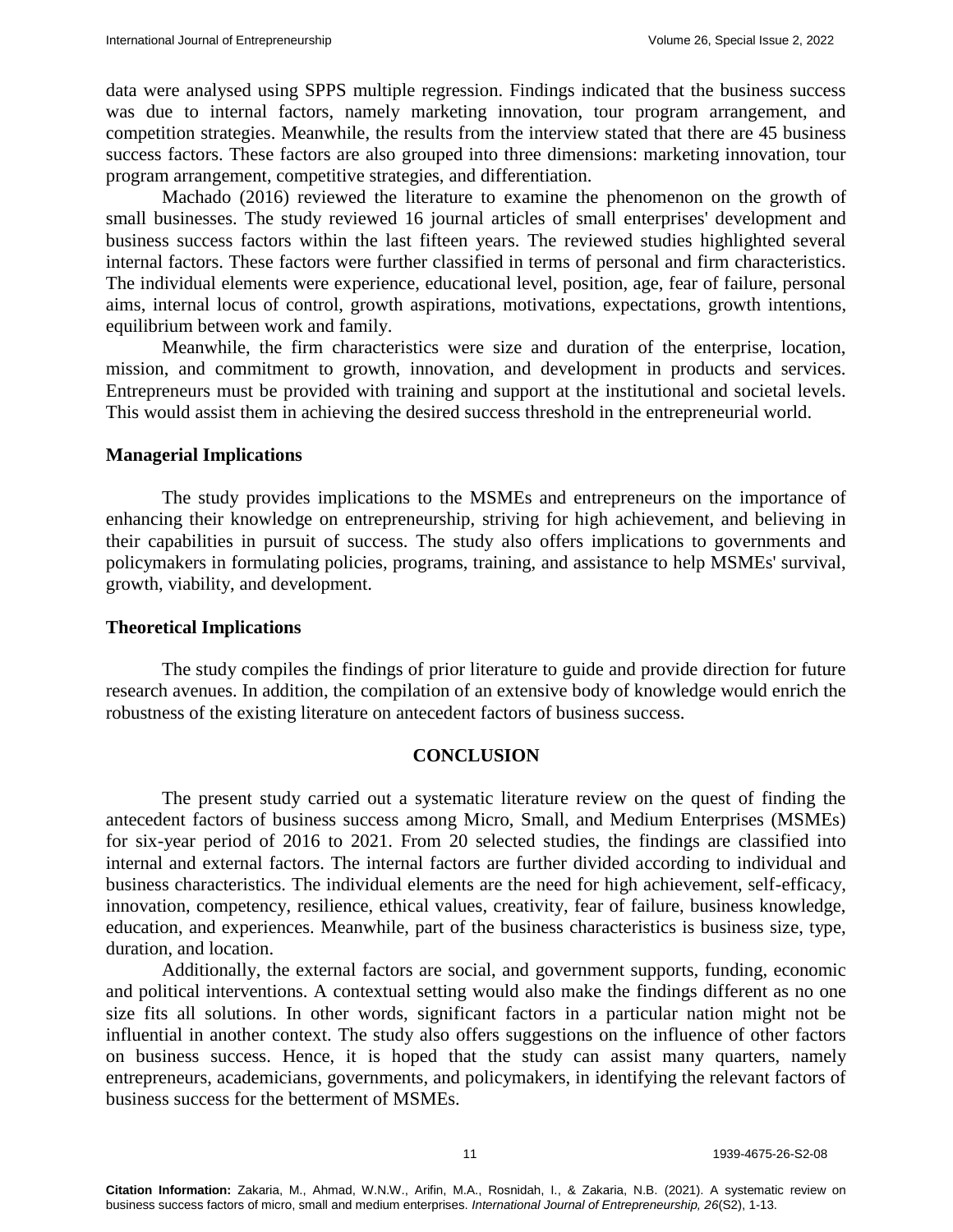#### **ACKNOWLEDGMENT**

The authors would like to express their gratitude to the management of Universiti Teknologi MARA Kelantan for their support and funding the research grant (600-TNCPI 5/3/DDN (03) (011/2020).

#### **REFERENCES**

- Abd Rani, S.H., & Hashim, N. (2017). [Factors that influence women entrepreneurial success in Malaysia: A](https://www.ijrbsm.org/papers/v4-i1/3.pdf)  [conceptual framework.](https://www.ijrbsm.org/papers/v4-i1/3.pdf) *International Journal of Research in Business Studies and Management, 4(*1), 16-23.
- Abou-Moghli, A., & Al-Abdallah, G.M. (2019). [A systematic review of women entrepreneur's opportunities and](https://www.abacademies.org/articles/a-systematic-review-of-women-entrepreneurs-opportunities-and-challenges-in-saudi-arabia-8803.html)  [challenges in Saudi Arabia \(2019\).](https://www.abacademies.org/articles/a-systematic-review-of-women-entrepreneurs-opportunities-and-challenges-in-saudi-arabia-8803.html) *Journal of Entrepreneurship Education, 22*(6). 1-14.
- Al-Kwifi, O.S., Tier Khoa, T., Ongsakul,V., & Ahmed, Z.U. (2019). [Determinants of female entrepreneurship success](https://www.semanticscholar.org/paper/Determinants-of-female-entrepreneurship-success-Al-Kwifi-Khoa/3d9b0ae3fa3ce596613aece63b0a4329a81cbaa5)  [across Saudi Arabia.](https://www.semanticscholar.org/paper/Determinants-of-female-entrepreneurship-success-Al-Kwifi-Khoa/3d9b0ae3fa3ce596613aece63b0a4329a81cbaa5) *Journal of Transnational Management*, 1-27.
- Albu, R., Suciu,T., & Mandru,L. (2017). Impact of ethics upon business success. *Vision 2020: Sustainable Economic Development: Innovation Management and Global Growth,* 203-211.
- Batool, H., & Ullah, K. (2017). [Successful antecedent of women entrepreneurs: A case of underdeveloped.](https://www.degruyter.com/document/doi/10.1515/erj-2016-0066/html?lang=en) *Entrepreneurship Research Journal.*
- Barhatov, V., & Belova, I. (2017). [External success factors of small and medium-sized enterprises of Russia:](https://ideas.repec.org/h/spr/eurchp/978-3-319-46319-3_28.html)  [Economic aspect.](https://ideas.repec.org/h/spr/eurchp/978-3-319-46319-3_28.html) *Eurasian Studies in Business and Economics*, 5, 453-468.
- Chittithaworn, C., Islam, M.A., Kewwchana, T., & Muhd Yusuf, D.H. (2011). [Factors Affecting Business Success of](https://www.ccsenet.org/journal/index.php/ass/article/view/7506#:~:text=The%20study%20examined%20eight%20factors,%2C%20Strategy%2C%20and%20external%20environment.)  [Small & Medium Enterprises \(SMEs\) in Thailand.](https://www.ccsenet.org/journal/index.php/ass/article/view/7506#:~:text=The%20study%20examined%20eight%20factors,%2C%20Strategy%2C%20and%20external%20environment.) *Asian Journal of Social Science, 7*(5), 180-190.
- Cook,D., Mulrow,C. & Haynes, R. (2010). [Systematic reviews: synthesis of best evidence for clinical decisions.](https://pubmed.ncbi.nlm.nih.gov/9054282/) *Ann. Intern. Med., 126*(5), 376-380.
- Cooper, H. (2010). [Research synthesis and meta-analysis: A step-by-step approach. \(](https://us.sagepub.com/en-us/nam/research-synthesis-and-meta-analysis/book241775)*4th Edition*), Sage, Los Angeles, CA (2010).
- Dahari,Z., Abu Bakar, A.R., & Al-Gosaibi, S. (2019). [Key success factors of home-based business among female](https://www.koreascience.or.kr/article/JAKO201929064694279.page)  [entrepreneur in Saudi Arabia.](https://www.koreascience.or.kr/article/JAKO201929064694279.page) *Asia-Pacific Journal of Business Review, 3*(2), 43-66.
- Dewey, A., & Drahota, A. (2016) [Introduction to systematic reviews: Online learning module](ttps://training.cochrane.org/interactivelearning/module-1-introduction-conducting-systematic-reviews) *Cochrane Training*..
- Ezennia, J.C., & Mutambara, E. (2021). [Entrepreneurial factors influencing the need for high achievement on African](https://www.proquest.com/openview/caf951e06e5ad3d6f8d7f5449227c3e7/1?pq-origsite=gscholar&cbl=38745)  [immigrant-owned micro business in Durban, South Africa.](https://www.proquest.com/openview/caf951e06e5ad3d6f8d7f5449227c3e7/1?pq-origsite=gscholar&cbl=38745) *Academy of Strategic Management Journal, 20*(10), 1-11.
- Eschker, E., Gold, G., & Lane, M.D. (2017). [Rural entrepreneurs: what are the best indicators of their success?](https://www.emerald.com/insight/content/doi/10.1108/JSBED-07-2016-0112/full/html) *Journal of Small Business and Enterprise Development, 24*(2), 278-296.
- Hossain, J., Jahangir, N., & Nur-Al-Ahad, M. (2018). [A study on female entrepreneurs in Malaysia.](https://essuir.sumdu.edu.ua/handle/123456789/72093) *Business Ethics and Leadership, 2*(3), 67-73.
- Kerdpitak, C. (2017). [Factors Leading To Success Of Tourism Business In Bangkok Thailand.](https://clutejournals.com/index.php/JABR/article/view/9942) *Journal of Applied Business Research (JABR)*, *33*(3), 501-508.
- Kanapathipillai, K., & Ferdous Azam, S.M. (2019). *[Women entrepreneurs path to success: An investigation of the](https://www.oapub.org/soc/index.php/EJHRMS/article/view/615)  critical [success factors in Malaysia,](https://www.oapub.org/soc/index.php/EJHRMS/article/view/615) 3*(1), 106-128.
- Klimas, P., Kraus, S. Kailer, N. & Maalaoui, A. (2020). [Entrepreneurial Failure: A Synthesis and Conceptual](https://onlinelibrary.wiley.com/doi/full/10.1111/emre.12426)  [Framework of its Effects.](https://onlinelibrary.wiley.com/doi/full/10.1111/emre.12426) *European Management Review, 18*(1), 167-182.
- Maduku, H., & Kaseeram, I. (2021). *[Success indicators among black owned informal small micro and medium](https://www.tandfonline.com/doi/abs/10.1080/0376835X.2021.1913997)  [enterprises \(SMMEs\) in Africa](https://www.tandfonline.com/doi/abs/10.1080/0376835X.2021.1913997)*. `Development Southern Africa.
- Mielniczuk, E., & Laguna, M. (2020). [Positive affect mediates the relationship between self-efficacy and innovative](https://onlinelibrary.wiley.com/doi/abs/10.1002/jocb.364)  [behavior.](https://onlinelibrary.wiley.com/doi/abs/10.1002/jocb.364) *Journal of Creative Behavioe, 54*(2), 267-278.
- Moher, D., Shamseer, L., Clarke, M., Ghersi, D., Liberati, A., Petticrew,M., Shekelle, P., & Stewart, L.A. (2015). [Preferred reporting items for systematic review and meta-analysis protocols \(PRISMA-P\) 2015 statement.](https://www.bmj.com/content/349/bmj.G7647.abstract) *Systematic review, 4*(1).1.
- Portfirio, J.A., Feliciio, J.A., & Carrilho, T (2020). [Family business succession: Analysis of the drivers of success](https://www.sciencedirect.com/science/article/abs/pii/S0148296319307295)  [based on entrepreneurship theory.](https://www.sciencedirect.com/science/article/abs/pii/S0148296319307295) *Journal of Business Research,* 1-8.
- Pranowo, A.S., Sutrisno, J., & Sulastiono, P. (2020). The entrepreneurial competency, innovation capability, and business success: The case of footwear industry in Indonesia. *Quality, Access to Success*, *21*[\(178\),](https://www.proquest.com/indexingvolumeissuelinkhandler/1046413/Calitatea/02020Y10Y01$23Oct+2020$3b++Vol.+21+$28178$29/21/178;jsessionid=0C6572527326EB87B89CEA0D6509CDC5.i-02f892729412243a8) 20-25.
- Santoro, G., Ferraris, A., Del Giudice, M., & Schiavone, F. (2020). Self-efficacy and success of disadvantaged entrepreneurs: The moderating role of resilience. *European Management Review, 17*(3), 719-732.
- Salazar, M.E.S., & Gonzalez, M.F.G. (2018). Entrepreneurial characteristics in women, the key to business success. *La Clave Del Exito Empresarial, 34*(18), 1452-1478.